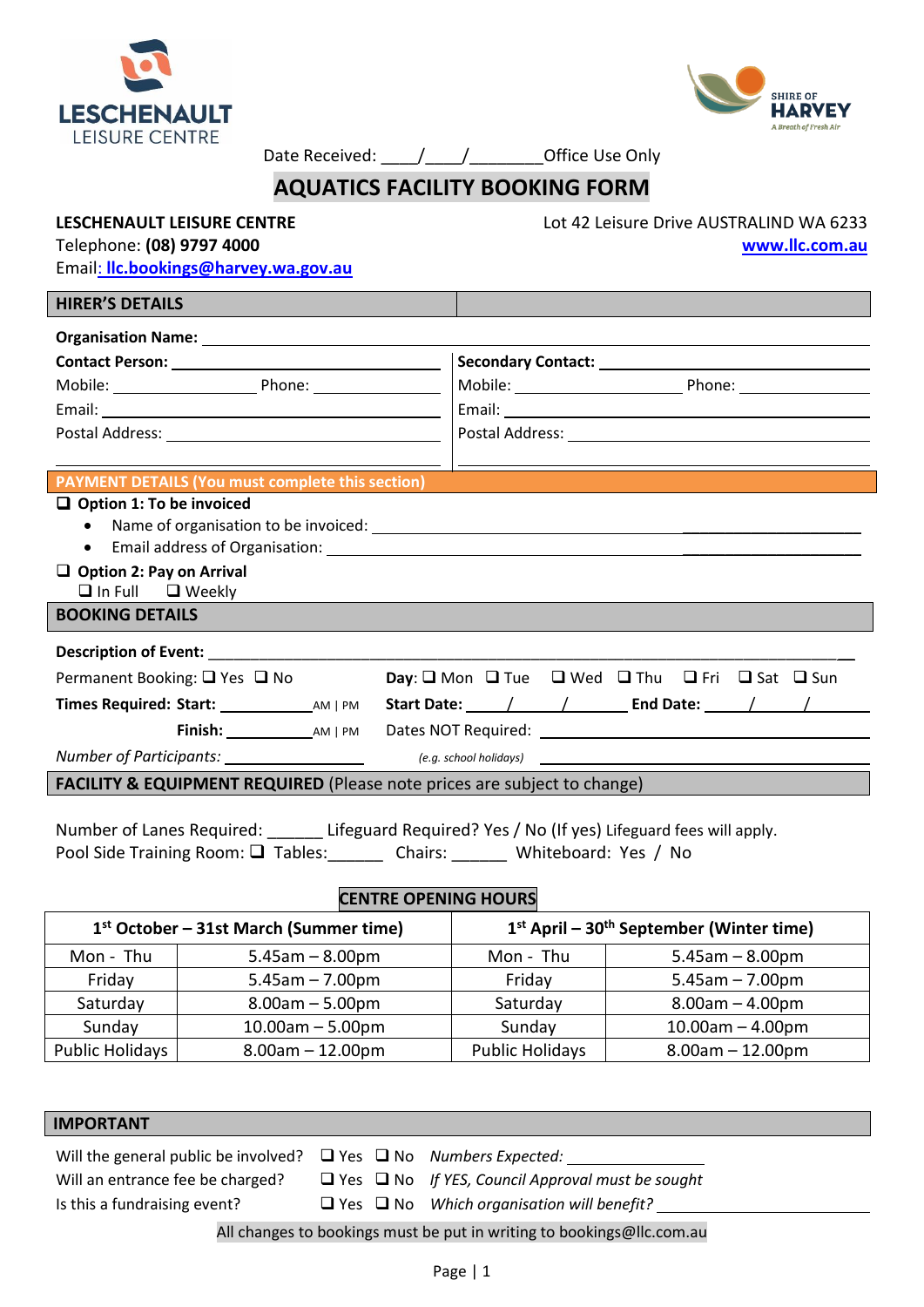### **AQUATICS FACILITY BOOKING FORM**

| <b>GENERAL INFORMATION</b>                                                                                                                                                                                                                                                                                                                                                                              |  |  |  |  |  |
|---------------------------------------------------------------------------------------------------------------------------------------------------------------------------------------------------------------------------------------------------------------------------------------------------------------------------------------------------------------------------------------------------------|--|--|--|--|--|
| What will you be bringing into the Centre: (e.g. PA. extra lighting, advertising banners etc.)                                                                                                                                                                                                                                                                                                          |  |  |  |  |  |
| Letter of compliance for electrical equipment attached?<br>$\square$ No<br>$\Box$ Yes                                                                                                                                                                                                                                                                                                                   |  |  |  |  |  |
| General Information - please supply any other information about your booking and any additional requirement:                                                                                                                                                                                                                                                                                            |  |  |  |  |  |
|                                                                                                                                                                                                                                                                                                                                                                                                         |  |  |  |  |  |
| <b>CATERING</b>                                                                                                                                                                                                                                                                                                                                                                                         |  |  |  |  |  |
| $\Box$ Yes $\Box$ No<br>Do you require catering for your function?<br>If YES, our Food & Bev Coordinator will contact you<br>shortly                                                                                                                                                                                                                                                                    |  |  |  |  |  |
| LLC food & beverage department is able to cater for your function. A number of catering options are available.                                                                                                                                                                                                                                                                                          |  |  |  |  |  |
| <b>FOOD &amp; ALCOHOL</b>                                                                                                                                                                                                                                                                                                                                                                               |  |  |  |  |  |
| "The Food Act 2008 is now in force in WA. As a result all hirers that serve or prepare, supply and/or sell food on<br>the premises of the Leschenault Leisure Centre and Recreation Park MUST provide evidence attached to the<br>booking application that the hirer and/or contracted catering company is registered with their local authority<br>under the provisions of the Food Safety Standards." |  |  |  |  |  |
|                                                                                                                                                                                                                                                                                                                                                                                                         |  |  |  |  |  |
| Will liquor be consumed during the event/activity?<br>$\Box$ Yes $\Box$ No                                                                                                                                                                                                                                                                                                                              |  |  |  |  |  |
| Will liquor be sold during the event/activity?<br>$\Box$ Yes $\Box$ No If YES, Liquor Licence must be attached                                                                                                                                                                                                                                                                                          |  |  |  |  |  |
| Will food or soft drinks be for sale during the event/activity? $\Box$ Yes $\Box$ No                                                                                                                                                                                                                                                                                                                    |  |  |  |  |  |
| <b>CAMERAS &amp; VIDEO EQUIPMENT - Written permission must be sought from the Centre Manager</b>                                                                                                                                                                                                                                                                                                        |  |  |  |  |  |
| Are you allowing your members to take photos and video footage during your booking?<br>$\square$ No<br>$\Box$ Yes                                                                                                                                                                                                                                                                                       |  |  |  |  |  |

### **PUBLIC LIABILITY INSURANCE**

The Shire of Harvey will not be responsible for any injury suffered by either participant or non-participant members of the group while using facilities: whether the injury be self-inflicted; caused by another member of the group; or caused by another person not associated with the group. The Shire of Harvey will not be liable in any way for any loss of, or damage to the property of the members of the group, whether members or non-members of the group cause the loss or damage. The above does not apply to the extent that any injury, loss or damage is caused or contributed to by the wilful negligence or other unlawful act of omission of the Shire of Harvey or any of its employees, officers, agents or contractors. **Please sign as having received a copy of the 'Conditions of Hire – Leschenault Leisure Centre and agreeing to abide by the listed conditions.**

**Signature:** Date: **Date: Date: Date: Date: Date: Date: Date: Date: Date: Date: Date: Date: Date: Date: Date: Date: Date: Date: Date: Date: Date: Date: Date: Date: Date: Da** 

**PLEASE NOTE:** This form is a booking request only. Your booking will not be confirmed until you are contacted by the LLC Bookings Officer.

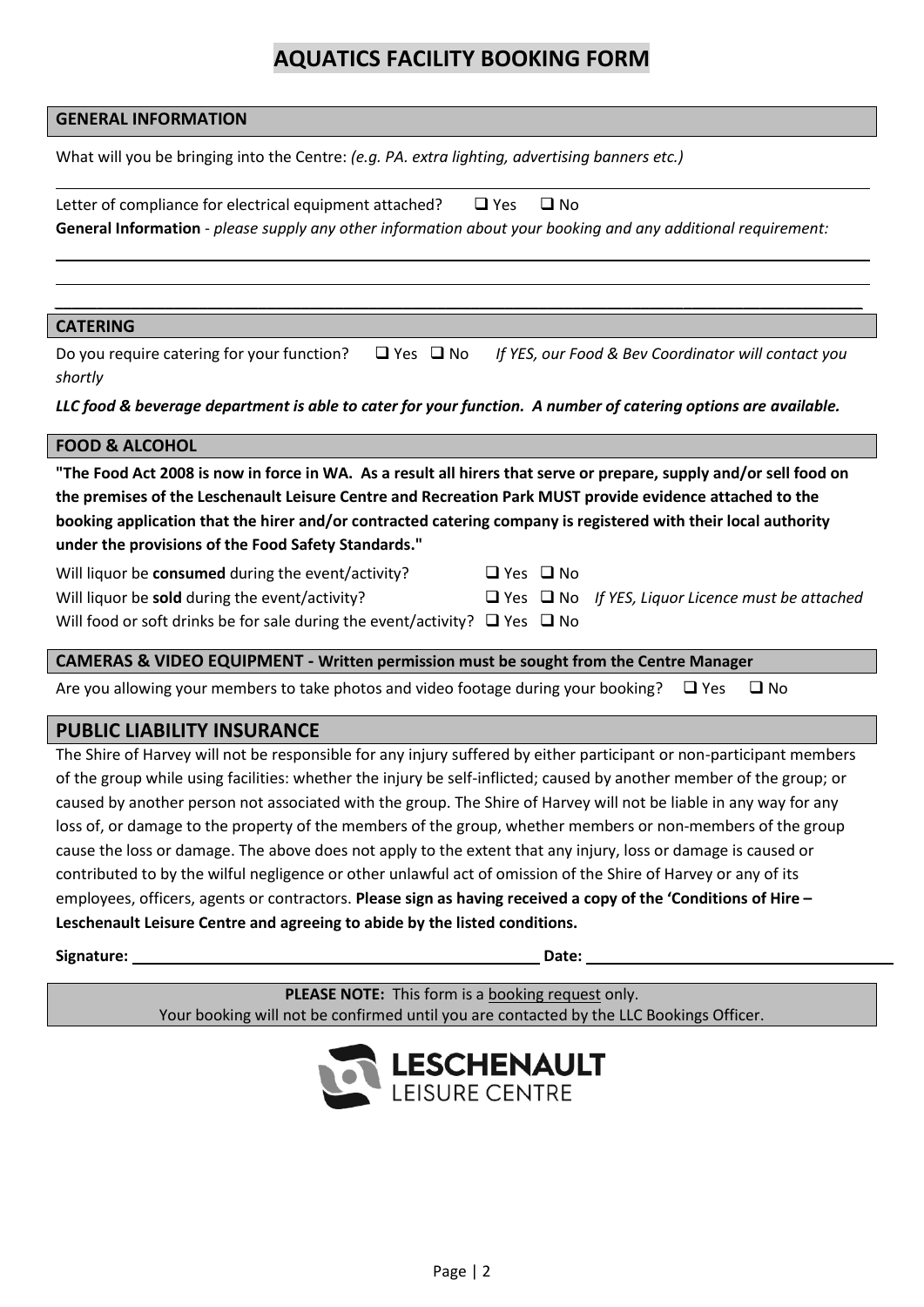## **AQUATICS FACILITY BOOKING FORM**

# **CONDITIONS OF HIRE**

#### **INSURANCE**

The hirer will need to provide their own Public Liability Insurance to a minimum amount of TWENTY MILLION DOLLARS (\$20,000,000) any one occurrence. In addition clubs and organizations that provide any form of paid or voluntary instruction or coaching during the period of hire must have adequate Professional Indemnity insurance in place to cover their own coaches or instructors. (Please provide proof of your insurance with this application).

#### **DISCLAIMER**

The Shire of Harvey will not be responsible for any injury suffered by either participant or non-participant members of the group while using facilities: whether the injury be self-inflicted, caused by another member of the group, or caused by another person not associated with the group.

The Shire of Harvey will not be liable in any way for any loss of, or damage to the property of members of the group, whether members or non-members of the group cause the loss or damage.

The above does not apply to the extent that any injury, loss or damage is caused or contributed to by the willful negligent or other unlawful act of omission of the Shire of Harvey or any of its employees, officers, agents or contractors.

#### **SUPERVISION**

The hirer will be responsible for the supervision and control of their group whilst at the Centre. A responsible adult must supervise children's groups. Where there are both boys and girls in the group, they must be accompanied by at least one male and a one female supervisor. Supervisors are obliged to accompany the children in their care in all areas of the facilities being used, including the changing rooms. Children's groups using the pool are required to have at least one supervisor per 15 children in their care. For children under 5 the ratio is one supervisor in the water to one child in the water. Supervisors are to ensure that all children shower before entering the pool. Supervisors of all groups using the pool should have obtained the Bronze Medallion Qualification as a minimum.

#### **WORKING WITH CHILDREN CHECK**

The *Working with Children Check (Criminal Record Checking) Act 2004* aims to protect children from harm by providing a high standard of compulsory national criminal record checking for people wishing to do paid, unpaid or volunteer child related work.

The Working with Children Check (WWC Check) is a requirement for individuals in child related work. Any user group who hire the Leschenault Leisure Centre and Recreation Park facilities and are working with children are responsible for ensuring that all persons involved in child-related have a valid Working with Children Check card or qualify for an exemption.

#### **CONDITIONS OF FACILITY AND EQUIPMENT**

The hirer will be responsible for maintaining the condition of the facility. It is the responsibility of the hirer to ensure all litter is picked up and placed in the correct receptacles at the end of the booking. The use of nails, hooks, staples or any other fixing device is prohibited. Failure to leave the facility in an acceptable condition may incur additional costs for extra cleaning staff or cancellation of future bookings.

#### **ELECTRICAL EQUIPMENT**

Hirers are not permitted to bring into the Centre any electrical equipment unless a letter of compliance by an electrician is attached to the booking application stating that the appliance has been checked in accordance with AS3760.

#### **SMOKING**

Users are reminded that the Centre is a no smoking venue.

#### **FOOD AND BEVERAGE**

Eating or drinking is only allowed in the area surrounding the servery. Food and drink is prohibited on all playing surface areas of the centre. Water bottles with re-sealable lids are permitted.

*The Food Act 2008 is now in force in WA. As a result, all hirers that serve or prepare, supply and/or sell food on the premises of the Leschenault Leisure Centre and Recreation Park MUST provide evidence attached to the booking application that the hirer and /or contracted catering company is registered with their local authority under the provisions of the Food Safety Standards."*

#### **KEYS / SECURITY**

Regular users and affiliated clubs may apply for a key and will be issued with a security code. The alarm must be set by a responsible person when departing the centre. Failure to set the alarm or entry in any other area of the centre will result in a call out by Security which will be charged to the hirer.

#### **BOOKINGS**

All bookings must be on the official application form. Booking times must be adhered to so that all groups can use the centre on an equal basis. Setting up and packing up time should be booked and paid for, as other groups cannot use this time. Groups that do not adhere to their booking times will be charged for the extra time used and may put future bookings in jeopardy.